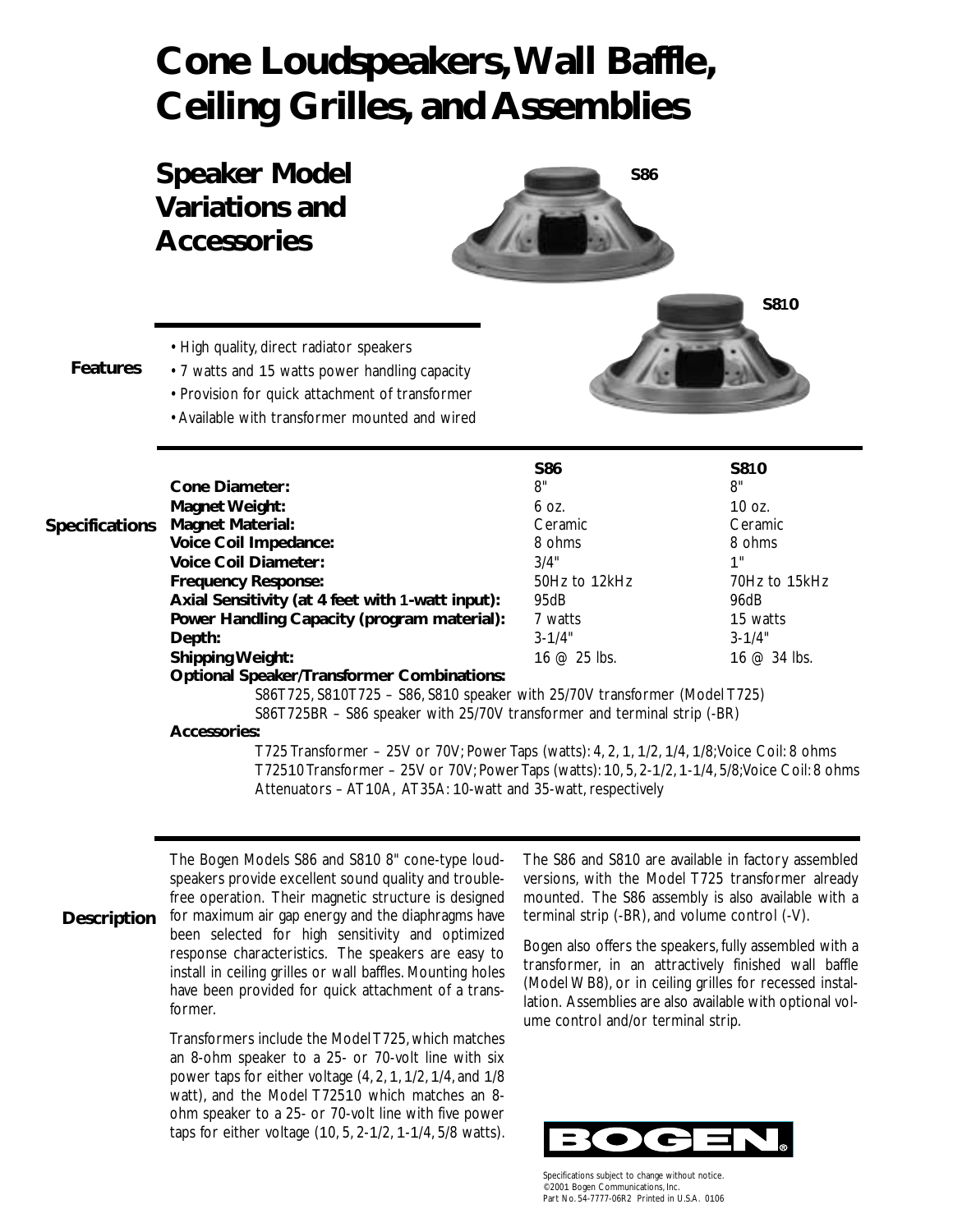





MR8





# **Wall Baffle, Grilles, Accessories**

- Sturdily constructed
- Attractively styled and finished
- Wall baffle surface mounts at an angle for downward sound dispersion

### **WB8 Wall Baffle**

The **WB8** baffle is ruggedly constructed of 3/8" particle board, glued and covered in simulated walnut vinyl with a black grille cloth. Side corner joints are reinforced with glue blocks. It is handsomely styled and looks well in virtually any decor. The sloping front provides extra downward sound dispersion.

# **Ceiling Grilles**

Sturdily constructed and handsomely styled, these metal grilles protect and conceal recessed 8" ceiling speakers. They are shipped complete with the hardware needed to mount speaker to grille. Models CG8A, CG8AW, PG8A, PG8W, and SG8W.

# **RE84 Ceiling Speaker Enclosure**

The **RE84** is a protective enclosure for an 8" speaker, designed for recessed installations, and for use with any of the Bogen ceiling grilles. One-piece steel construction includes a mounting ring and a foam insert to reduce metallic resonance. The **RE84** is finished in rust-resistant black primer and is tapered for easy stacking. UL approved.

### **MR8 Mounting Ring**

The **MR8** is a cold-rolled steel unit which will mount any of the Bogen ceiling grilles, for installations where the **RE84** is not used.

# **TB8 Tile Bridge**

The **TB8** is a load bearing T-bar support designed to sustain the weight of an 8" speaker, grille and protective enclosure in suspended ceiling construction. Use of the **TB8** improves environmental safety and eliminates unsightly sag in 2'-by-2' and 20' by-4' acoustic ceiling tiles.

# **Speaker Line Attenuators**

The **AT10A** and **AT35A** are 10-watt and 35-watt attenuators that permit setting the output level at loudspeakers on a 25V or 70V line without altering the amplifier volume setting. They provide a choice of 10 stops and an "off" position.

|                             | Wall Baffle            | <b>Ceiling Grilles</b>  |                            |                            |                   |                                   |
|-----------------------------|------------------------|-------------------------|----------------------------|----------------------------|-------------------|-----------------------------------|
|                             | WB8                    | CG8A                    | CG8AW                      | PG8W                       | PG8A              | SG8W*                             |
| <b>Speaker Accommodated</b> | 8" cone                | 8" cone                 | 8" cone                    | 8" cone                    | 8" cone           | 8" cone                           |
| Constructed of              | 3/8" Particle<br>Board | Aluminum<br>(contoured) | Aluminum<br>(contoured)    | Steel                      | Aluminum          | <b>Steel</b>                      |
| Finish                      | Walnut Vinyl**         | Satin<br>Aluminum       | Semi-gloss<br>White Enamel | Semi-Gloss<br>White Enamel | Satin<br>Aluminum | Semi-Gloss<br><b>White Enamel</b> |
| Diameter/Dimensions         | See Belowt             | $12 - \frac{5}{8}$      | $12 - \frac{5}{8}$         | 13"                        | 13"               | 13"                               |
| <b>Shipping Weight</b>      | $4 \text{ } @$ 10 lbs. | 15 $@$ 8 lbs.           | 15 $@9$ lbs.               | 20 @ 27 lbs.               | 20 @ 10 lbs.      | 10 @ 13 lbs.                      |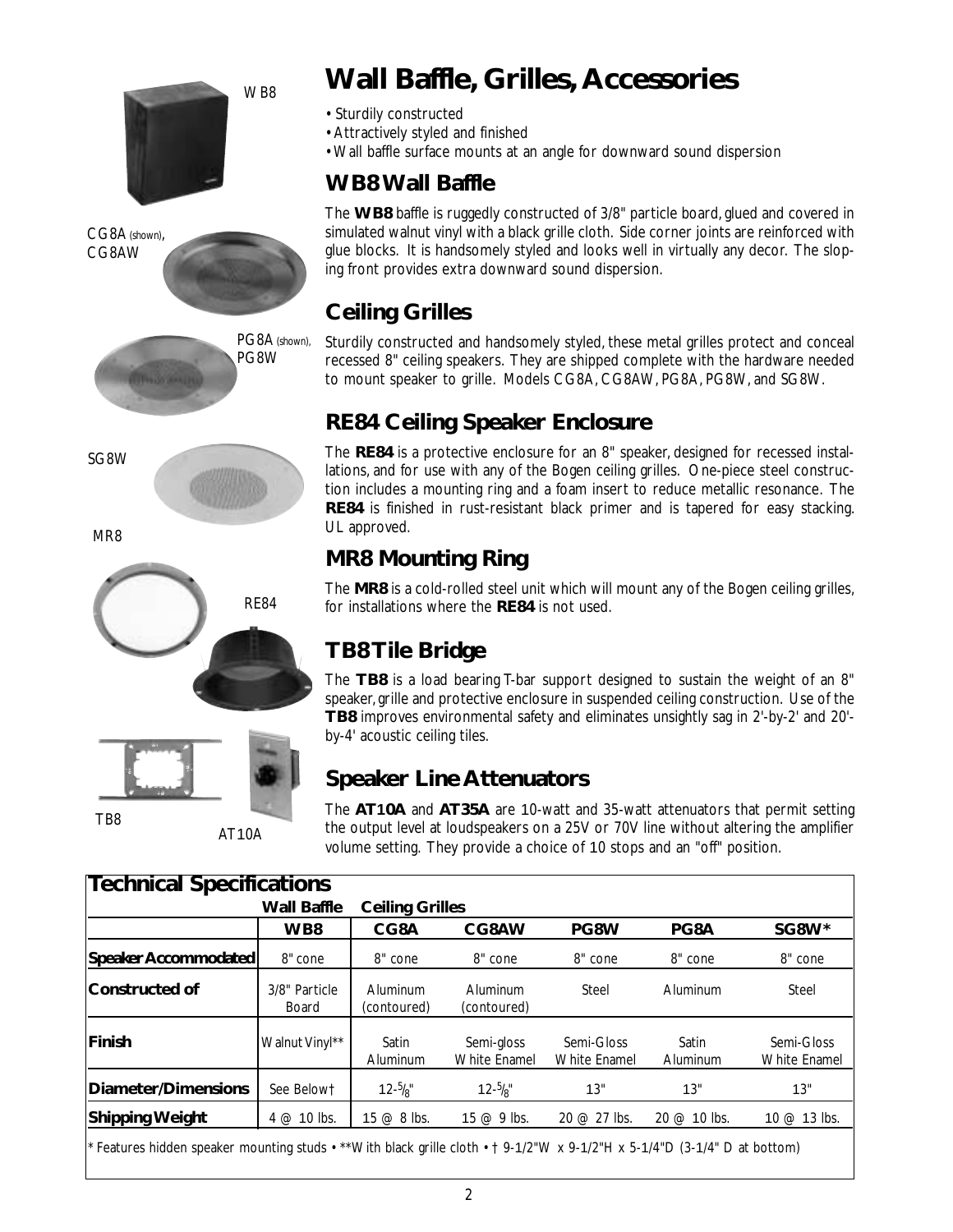# **Assemblies For Easy Installation**

- Speaker plus transformer
- Speaker, transformer, baffle or grille
- Optional volume control
- Optional terminal strip

Labor-saving, factory-assembled versions of the **S86** and **S810** loudspeakers are available. Both can be ordered with the model **T725** transformer mounted and wired. The **S86** can also be ordered with a transformer and terminal strip for easy connection to the audio line.

For even greater convenience and time-savings, the speakers are available fully-assembled on a white ceiling grille (model **PG8W**) for recessed installation, or in a wallmounting baffle (model **WB8**). The assembled version options include a volume control (recessed or knob) and/or terminal strip.

#### **S86T725(BR) & S810T725 Assemblies with Transformer**

The basic factory-assembled loudspeaker. Includes the **S86** or **S810** speaker with model **T725** transformer mounted and wired. The S86 can also be ordered with a terminal strip (**S86T725-BR**).

#### **S86T725PG8W Assemblies with Transformer & Ceiling Grille**

The **S86** loudspeaker with model **T725** transformer is available mounted to a **PG8W** ceiling grille. The list below shows all the available configurations:

| S86T725PG8W   | S86T725 mounted to a PG8W grille                                  |
|---------------|-------------------------------------------------------------------|
| S86T725PG8WVR | S86T725PG8W with recessed volume control (-VR)                    |
| S86T725PG8WVK | S86T725PG8W with knob volume control (-VK)                        |
| S86T725PG8WBR | S86T725PG8W with terminal strip (-BR)                             |
|               | <b>S86T725PG8WBRVR</b> S86T725PG8WBR with recessed volume control |
|               | <b>S86T725PG8WBRVK</b> S86T725PG8WBR with knob volume control     |

#### **S810T725PG8W Assemblies with Transformer & Ceiling Grille**

The **S810** loudspeaker with model **T725** transformer is available mounted to a **PG8W** ceiling grille. The list below shows all the available configurations:

| S810T725PG8W   | S810T725 mounted to a PG8W grille               |
|----------------|-------------------------------------------------|
| S810T725PG8WVR | S810T725PG8W with recessed volume control (-VR) |
| S810T725PG8WVK | S810T725PG8W with knob volume control (-VK)     |

#### **WBS8T725 & WBS810T725 Assemblies with Transformer & Wall Baffle**

The **S86** and **S810** loudspeakers with model **T725** transformer are available mounted to the **WB8** baffle. The list below shows all the available configurations:

| <b>WBS8T725</b>   | S86T725 mounted in a WB8 baffle              |
|-------------------|----------------------------------------------|
| <b>WBS8T725V</b>  | WBS8T725 with recessed volume control (-V)   |
| WBS8T725BR        | WBS8T725 with terminal strip (-BR)           |
| WBS8T725BRV       | WBS8T725BR with recessed volume control (-V) |
| <b>WBS810T725</b> | S810T725 mounted in WB8 baffle               |



S86T725



S86T725BR



S86T725PG8WBR



WBS8T725BR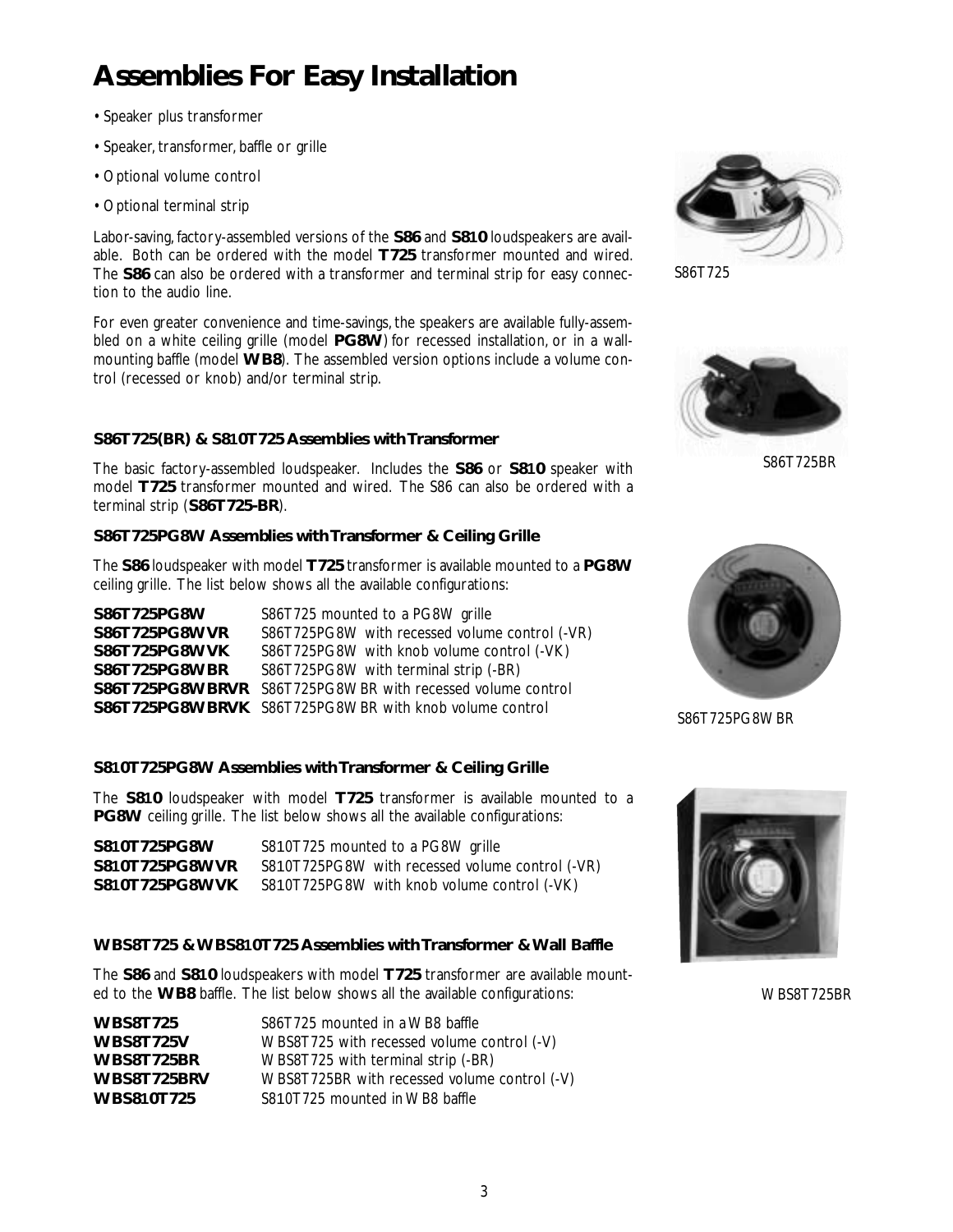# **Architects and Engineers Specifications**

### **S86 Cone Loudspeaker**

The loudspeaker shall be a Bogen model **S86** (or transformer coupled **S86T725** or **S86T725BR**), or equivalent, 8" cone-type loudspeaker, having a frequency response of at least 50Hz to 12kHz. Axial sensitivity shall be 95dB, at four feet with one-watt input. The loudspeaker shall have a 6 oz. ceramic magnet, a 3/4" inch voice coil, and a power handling capacity of 7W, minimum. Mounting holes shall be provided for attaching an optional transformer. Speaker depth shall be 3-1/4".

– (For **S86T725** add) A transformer, capable of matching an 8-ohm loudspeaker to a 25-volt or 70-volt line, and providing power taps of 4, 2, 1, 1/2, 1/4, and 1/8 watts shall be included. The transformer primary and secondary leads shall be stripped, tinned, and shall be at least 6" in length.

– (For **S86T725BR** add) A terminal strip shall be provided for connection of the audio line. Terminals shall be labeled for 4, 2, 1, 1/2, 1/4, and 1/8 watt connection.

### **S810 Cone Loudspeaker**

The loudspeaker shall be a Bogen model **S810** (or transformer coupled **S810T725**), or equivalent, 8" cone-type loudspeaker, having a frequency response of at least 70Hz to 15kHz. Axial sensitivity shall be 96dB, at four feet with onewatt input. The loudspeaker shall have a 10 oz. ceramic magnet, a 1" voice coil, and power handling capacity of 15 watts, minimum. Mounting holes shall be provided for attaching an optional transformer. Speaker depth shall be 3- 1/4".

– (For **S810T725** add) A transformer, capable of matching an 8-ohm loudspeaker to a 25-volt or 70-volt line, and providing power taps of 4, 2, 1, 1/2, 1/4, and 1/8 watts shall be included. The transformer primary and secondary leads shall be stripped, tinned, and shall be at least 6" in length.

### **WB8 Wall Baffle**

The loudspeaker wall baffle shall be a Bogen model **WB8**, or equivalent, capable of housing an 8" cone-type loudspeaker and angled for additional downward sound dispersion. The baffle shall be constructed of 3/8" particle board, glued and covered in simulated walnut vinyl. Glue blocks shall be used to reinforce all side corner joints. The speaker opening shall be covered with a black grille cloth. Hardware for mounting speaker to baffle shall be supplied with the unit. Overall dimensions shall be 9-1/2"W x 9- 1/2"H x 5-1/4"D (top) x 3-1/4"D (base).

### **Ceiling Grilles**

– (Use for **CG8A**) The ceiling speaker grille shall be a Bogen model **CG8A** aluminum grille, or equivalent, capable of protecting and concealing a recessed 8" cone-type loudspeaker. The diameter of the grille shall be 12-5/8" and it shall be contoured and finished in satin aluminum.

– (Use for **CG8AW**) The ceiling speaker grille shall be a Bogen model **CG8AW** aluminum grille, or equivalent, capable of protecting and concealing a recessed 8" cone-type loudspeaker. The diameter of the grille shall be 12-5/8" and it shall be contoured and finished in white semi-gloss enamel.

– (Use for **PG8W**) The ceiling speaker grille shall be a Bogen model **PG8W** steel grille, or equivalent, capable of protecting and concealing a recessed 8" cone-type loudspeaker. The diameter of the grille shall be 13" and it shall be low profile and finished in white semi-gloss enamel.

– (Use for **PG8A**) The ceiling speaker grille shall be a Bogen model **PG8A** aluminum grille, or equivalent, capable of protecting and concealing a recessed 8" cone-type loudspeaker. The diameter of the grille shall be 13" and it shall be low profile and finished in satin aluminum.

– (Use for **SG8W**) The ceiling speaker grille shall be a Bogen model **SG8W** steel grille, or equivalent, capable of protecting and concealing a recessed 8" cone-type loudspeaker. The diameter of the grille shall be 13", the speaker mounting studs shall be hidden, and the grille shall be low profile and finished in white semi-gloss enamel.

### **Wall Baffle/Speaker Assemblies**

### **WBS8T725**

The surface-mounting loudspeaker assembly shall be a Bogen model **WBS8T725** (or **WBS8T725V**, **WBS8T725BR**, or **WBS8T725BRV**), or equivalent, 8" cone-type loudspeaker having a frequency response of at least 50Hz to 12kHz. Axial sensitivity shall be 95dB, at four feet with one-watt input. The loudspeaker shall have a 6 oz. ceramic magnet and a 3/4" voice coil. A transformer, capable of matching an 8-ohm loudspeaker to a 25-volt or 70 volt line, and providing power taps of 4, 2, 1, 1/2, 1/4, and 1/8 watts shall be included. The transformer primary and secondary leads shall be stripped, tinned, and shall be at least 6" in length.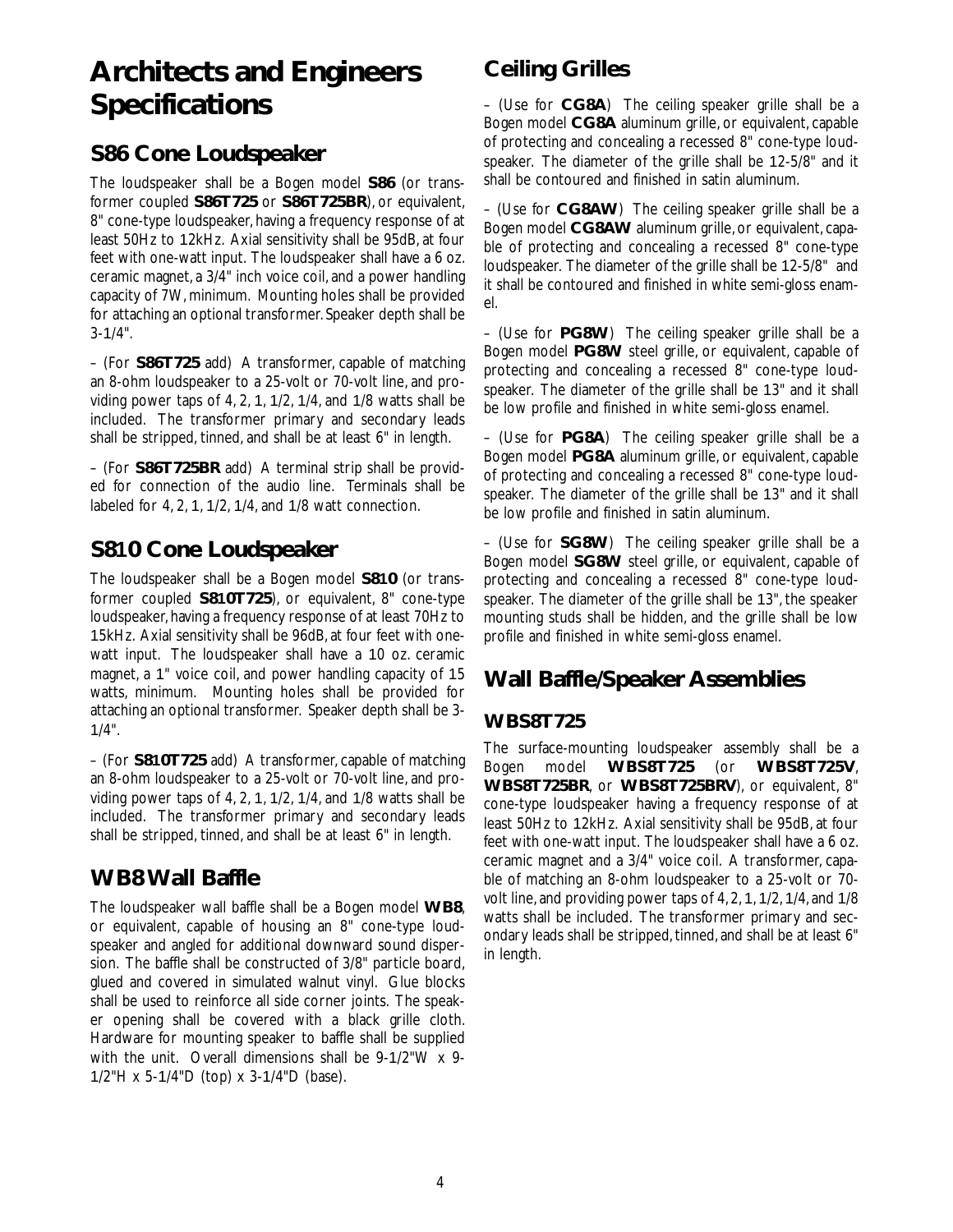The loudspeaker shall be assembled in a wall baffle for surface mounting, angled for additional downward sound dispersion. The baffle shall be constructed of 3/8" particle board, glued and covered in simulated walnut vinyl. Glue blocks shall be used to reinforce all side corner joints. The speaker opening shall be covered with a black grille cloth. Overall dimensions shall be 9-1/2"W x 9-1/2"H x 5-1/4"D (top) x 3-1/4"D (base).

– (For **WBS8T725V** add) The assembly shall include a control for adjusting the volume of the loudspeaker.

– (For **WBS8T725BR** add) A terminal strip shall be included for connection of the audio line. Terminals shall be labeled for 4, 2, 1, 1/2, 1/4, and 1/8 watt power connection.

– (For **WBS8T725BRV** add) A terminal strip shall be included for connection of the audio line. Terminals shall be labeled for 4, 2, 1, 1/2, 1/4, and 1/8 watt power connection. A control shall also be included for adjusting the volume of the loudspeaker.

#### **WBS810T725**

The surface mounting loudspeaker shall be a Bogen model **WBS810T725**, or equivalent, 8" cone-type loudspeaker having a frequency response of at least 70Hz to 15kHz. Axial sensitivity shall be 96dB, at four feet with one-watt input. The loudspeaker shall have a10 oz. ceramic magnet and a 1" voice coil. A transformer, capable of matching an 8-ohm loudspeaker to a 25-volt or 70-volt line, and providing power taps of 4, 2, 1, 1/2, 1/4, and 1/8 watts shall be included. The transformer primary and secondary leads shall be stripped, tinned, and shall be at least 6" in length.

The loudspeaker shall be assembled in a wall baffle for surface mounting, angled for additional downward sound dispersion. The baffle shall be constructed of 3/8" particle board, glued and covered in simulated walnut vinyl. Glue blocks shall be used to reinforce all side corner joints. The speaker opening shall be covered with a black grille cloth. Overall dimensions shall be 9-1/2"W x 9-1/2"H x 5-1/4"D (top) x 3-1/4"D (base).

### **Ceiling/Speaker Assemblies**

#### **S86T725PG8W & Variations**

The loudspeaker assembly shall be a Bogen model **S86T725PG8W** (or **S86T725PG8WVR**, **S86T725PG8WVK**, **S86T725PG8WBR**, **S86T725PG8WBRVR**, or **S86T725PG8WBRVK**), or equivalent, 8" cone-type loudspeaker, having a frequency response of at least 50Hz to 12kHz. Axial sensitivity shall be 95dB, at four feet with one-watt input. The loudspeaker shall have a 6 oz. ceramic magnet and a 3/4" voice coil. A transformer, capable of matching an 8-ohm loudspeaker to a 25-volt or 70-volt line, and providing power taps of 4, 2, 1, 1/2, 1/4, and 1/8 watts shall be included. The transformer primary and secondary leads shall be stripped, tinned, and shall be at least 6" in length.

The loudspeaker shall be assembled on a 13" steel ceiling grille, finished in white semi-gloss enamel.

– (For **S86T725PG8WVR** add) A recessed control shall be included to adjust the volume of the loudspeaker.

– (For **S86T725PG8WVK** add) A control, accessible from the front of the grille, shall be included to adjust the volume of the loudspeaker.

– (For **S86T725PG8WBR** add) A terminal strip shall be included for connection of the audio line. Terminals shall be labeled for 4, 2, 1, 1/2, 1/4, and 1/8 watt power connection.

– (For **S86T725PG8WBRVR** add) A terminal strip shall be included for connection of the audio line. Terminals shall be labeled for 4, 2, 1, 1/2, 1/4, and 1/8 watt power connection.A recessed control shall be included to adjust the volume of the loudspeaker.

– (For **S86T725PG8WBRVK** add) A terminal strip shall be included for connection of the audio line. Terminals shall be labeled for 4, 2, 1, 1/2, 1/4, and 1/8 watt power connection. A control, accessible from the front of the grille, shall be included to adjust the volume of the loudspeaker.

#### **S810T725PG8W & Variations**

The loudspeaker shall be a Bogen model **S810T725PG8W** (or **S810T725PG8WVR**, or **S810T725PG8WVK**), or equivalent, 8" cone-type loudspeaker, having a frequency response of at least 70Hz to 15kHz. Axial sensitivity shall be 96dB, at four feet with onewatt input. The loudspeaker shall have a 10 oz. ceramic magnet and a 1" voice coil. A transformer, capable of matching an 8-ohm loudspeaker to a 25-volt or 70-volt line, and providing power taps of 4, 2, 1, 1/2, 1/4, and 1/8 watts shall be included. The transformer primary and secondary leads shall be stripped, tinned, and shall be at least 6" in length. The loudspeaker shall be assembled on a 13" steel ceiling grille, finished in white semi-gloss enamel.